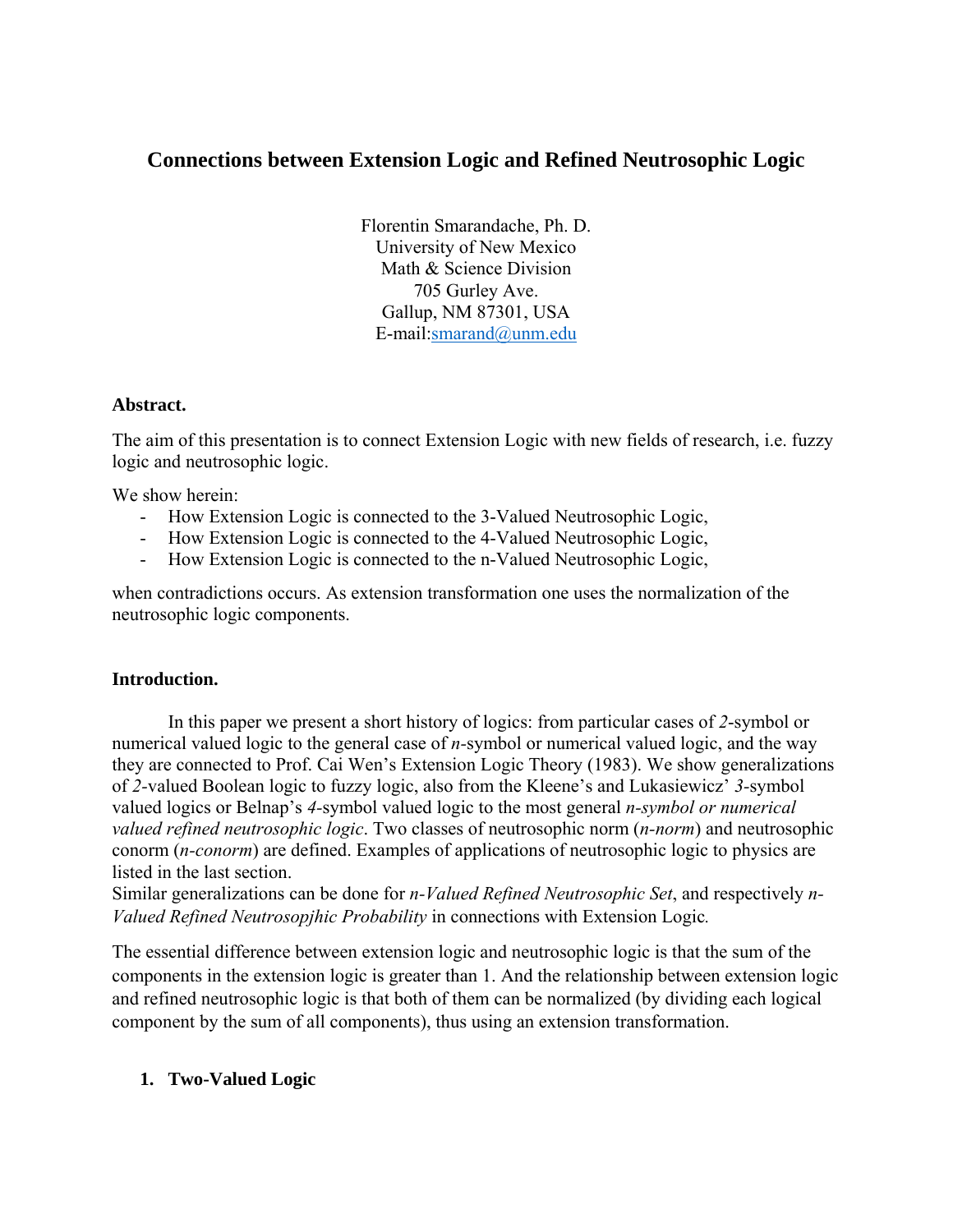a) The Two Symbol-Valued Logic.

It is the Chinese philosophy: *Yin* and *Yang* (or Femininity and Masculinity) as contraries:



*Fig 1. Ying and Yang* 

It is also the Classical or *Boolean Logic*, which has two symbol-values: truth *T* and falsity *F*.

b) The Two Numerical-Valued Logic.

It is also the Classical or *Boolean Logic*, which has two numerical-values: truth *1* and falsity *0*.

More general it is the *Fuzzy Logic*, where the truth (*T*) and the falsity (*F*) can be any numbers in *[0,1]* such that  $T + F = I$ .

Even more general, *T* and *F* can be subsets of *[0, 1].*

# **2. Three-Valued Logic**

a) The Three Symbol-Valued Logics:

i) *Łukasiewicz 's Logic*: True, False, and Possible.

ii) *Kleene's Logic*: True, False, Unknown (or Undefined).

iii) Chinese philosophy extended to: *Yin, Yang,* and *Neuter* (or Femininity, Masculinity, and Neutrality) – as in Neutrosophy.

Neutrosophy philosophy was born from neutrality between various philosophies. Connected with Extension Logic (Prof. Cai Wen, 1983), and Paradoxism (F. Smarandache, 1980).

Neutrosophy is a new branch of philosophy that studies the origin, nature, and scope of neutralities, as well as their interactions with different ideational spectra.

This theory considers every notion or idea  $\langle A \rangle$  together with its opposite or negation  $\langle \text{anti}A \rangle$ and with their spectrum of neutralities  $\langle$  neutA $\rangle$  in between them (i.e. notions or ideas supporting neither  $\leq A$  nor  $\leq$  anti $A$ ).

The  $\le$ neutA $>$  and  $\le$ antiA $>$  ideas together are referred to as  $\le$ nonA $>$ .

Neutrosophy is a generalization of Hegel's dialectics (the last one is based on  $\langle A \rangle$  and  $\langle$  anti $A \rangle$ only).

According to this theory every idea  $\langle A \rangle$  tends to be neutralized and balanced by  $\langle \text{anti} \rangle$  and <nonA> ideas - as a state of equilibrium.

In a classical way  $\langle A \rangle$ ,  $\langle \text{neut}A \rangle$ ,  $\langle \text{anti}A \rangle$  are disjoint two by two. But, since in many cases the borders between notions are vague, imprecise, Sorites, it is possible that  $\langle A \rangle$ ,  $\langle \text{neut} \rangle$ ,  $\langle \text{anti} \rangle$ (and <nonA> of course) have common parts two by two, or even all three of them as well. Such contradictions involves Extension Logic.

Neutrosophy is the base of all neutrosophics and it is used in engineering applications (especially for software and information fusion), medicine, military, airspace, cybernetics, physics.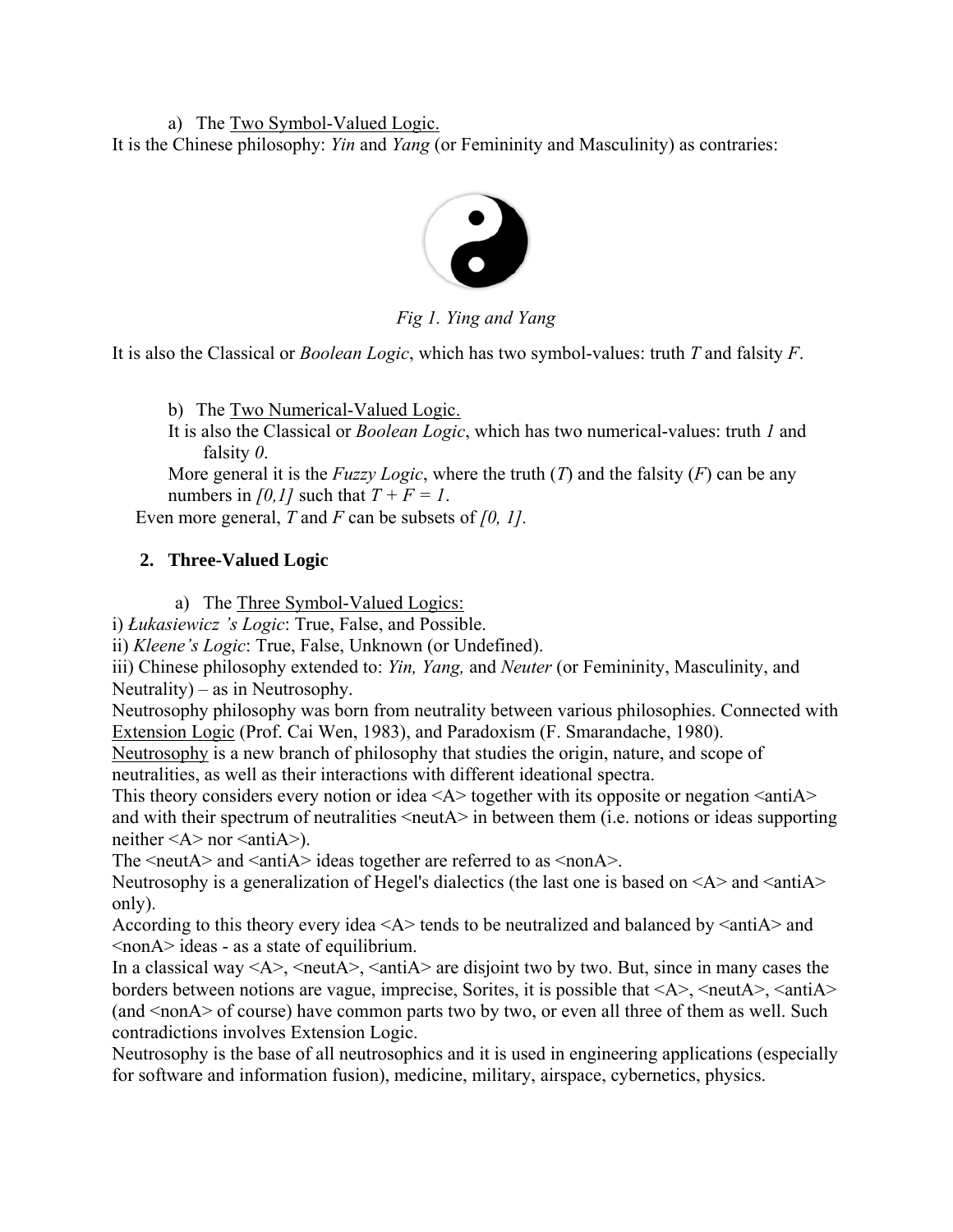b) The Three Numerical-Valued Logic:

*i) Kleene's Logic*: True (*1*), False (*0*), Unknown (or Undefined) (*1/2*),

and uses "min" for  $\wedge$ , "max" for  $\vee$ , and "1-" for negation.

ii) More general is the *Neutrosophic Logic* [Smarandache, 1995], where the truth (*T*) and the falsity (*F*) and the indeterminacy (*I*) can be any numbers in [0, 1], then  $0 \le T + I + F \le 3$ . More general: Truth (*T*), Falsity (*F*), and Indeterminacy (*I*) are standard or nonstandard subsets of the nonstandard interval *]-0, 1+[.* 

When  $t + f > 1$  we have conflict, hence Extension Logic.

## **3. Four-Valued Logic**

- a) The Four Symbol-Valued Logic
- i) It is *Belnap's Logic:* True (*T*), False (*F*), Unknown (*U*), and Contradiction (*C*), where *T, F, U, C* are symbols, not numbers.

Now we have Extension Logic, thanks to  $C =$  contradiction. Below is the Belnap's conjunction operator table:

|             | $\mathbf F$ | U         | C | т |
|-------------|-------------|-----------|---|---|
| F           | $\mathbf F$ | ${\bf F}$ | F | F |
| U           | F           | U         | F | U |
| $\mathbf C$ | F           | F         | C | C |
| т           | F           | U         | C | т |
| Table 1.    |             |           |   |   |

Restricted to *T, F, U,* and to *T, F, C,* the Belnap connectives coincide with the connectives in Kleene's logic.

ii) Let  $G =$  Ignorance. We can also propose the following two 4-Symbol Valued Logics:

*(T, F, U, G),* and *(T, F, C, G).*

iii) *Absolute-Relative 2-, 3-, 4-, 5-, or 6-Symbol Valued Logics* [Smarandache, 1995].

Let  $T_A$  be truth in all possible worlds (according to Leibniz's definition);

*TR* be truth in at last one world but not in all worlds;

and similarly let *IA* be indeterminacy in all possible worlds;

*IR* be indeterminacy in at last one world but not in all worlds;

also let *FA* be falsity in all possible worlds;

*FR* be falsity in at last one world but not in all worlds;

Then we can form several Absolute-Relative 2-, 3-, 4-, 5-, or 6-Symbol Valued Logics just taking combinations of the symbols *TA, TR, IA, IR, FA,* and *FR*.

As particular cases, very interesting would be to study the Absolute-Relative 4-Symbol Valued Logic *(TA, TR, FA, FR),* as well as the Absolute-Relative *6*-Symbol Valued Logic *(TA, TR, IA, IR, FA, FR).* 

b) *Four Numerical-Valued Neutrosophic Logic:* Indeterminacy I is refined (split) as U =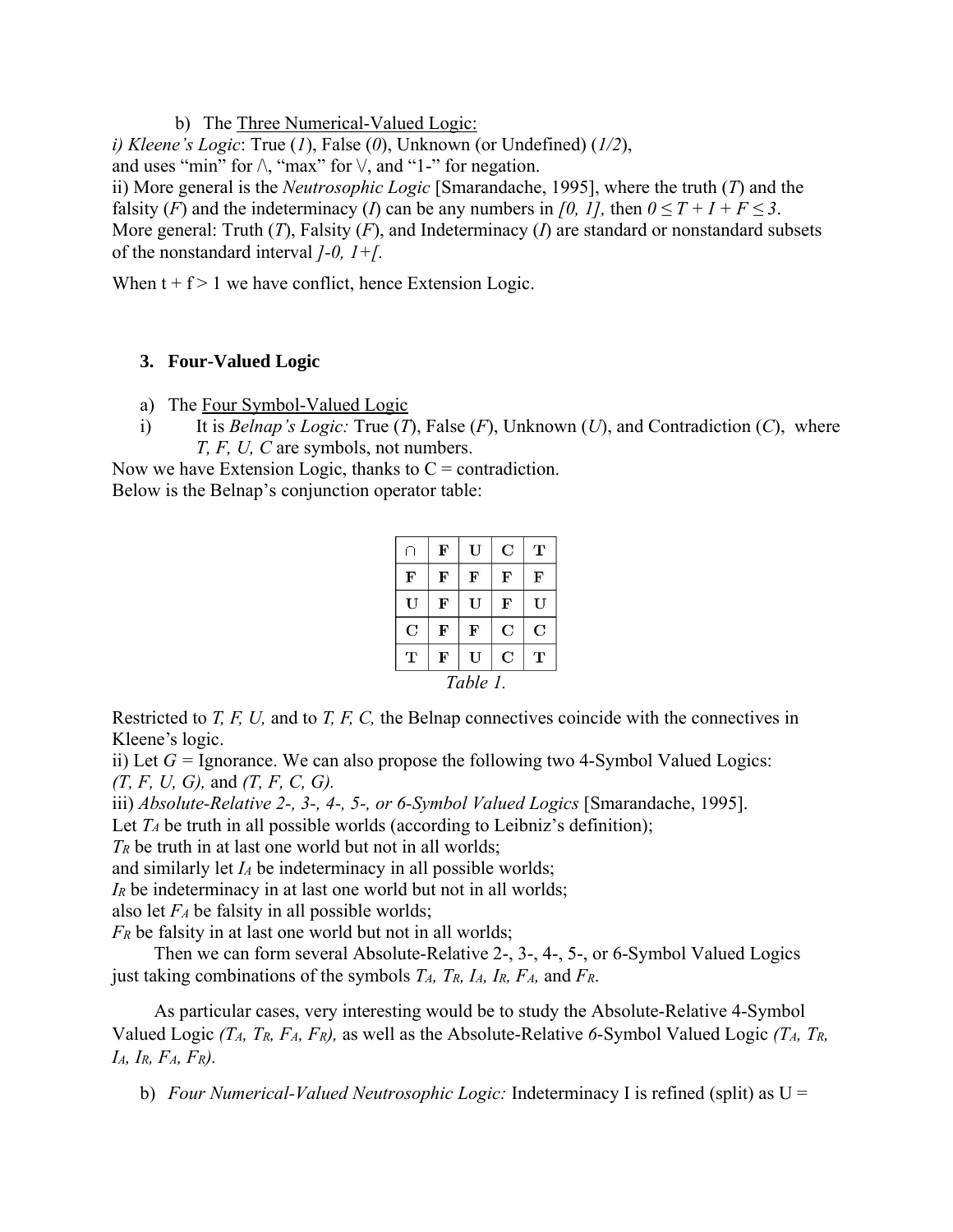Unknown, and  $C =$  contradiction.

T, F, U, C are subsets of [0, 1], instead of symbols; This logic generalizes Belnap's logic since one gets a degree of truth, a degree of falsity, a degree of unknown, and a degree of contradiction. Since  $C = T\Delta F$ , this logic involves the Extension Logic.

## **4. Five-Valued Logic**

*a) Five Symbol-Valued Neutrosophic Logic* [Smarandache, 1995]:

Indeterminacy *I* is refined (split) as  $U =$  Unknown,  $C =$  contradiction, and  $G =$  ignorance; where the symbols represent:

 $T = \text{truth}$ ;

 $F =$  falsity;

 $U =$  neither *T* nor *F* (undefined);

 $C = T/F$ , which involves the Extension Logic;

 $G = T\sqrt{F}$ .

*b)* If *T, F, U, C, G* are subsets of *[0, 1]* then we get: a *Five Numerical-Valued Neutrosophic Logic*.

# **5. Seven-Valued Logic**

*a) Seven Symbol-Valued Neutrosophic Logic* [Smarandache, 1995]: I is refined (split) as *U, C, G,* but *T* also is refined as  $T_A$  = absolute truth and  $T_R$  = relative truth, and *F* is refined as  $F_A$  = absolute falsity and  $F_R$  = relative falsity. Where:

*U* = neither  $(T_A \text{ or } T_R)$  nor  $(F_A \text{ or } F_R)$  (i.e. undefined);  $C = (T_A \text{ or } T_R) \wedge (F_A \text{ or } F_R)$  (i.e. Contradiction), which involves the Extension Logic;  $G = (T_A \text{ or } T_R) \vee (F_A \text{ or } F_R)$  (i.e. Ignorance). All are symbols.

*b)* But if *TA, TR, FA, FR, U, C, G* are subsets of *[0, 1]*, then we get a *Seven Numerical-Valued Neutrosophic Logic*.

## 6. **n-Valued Logic**

*a) The n-Symbol-Valued Refined Neutrosophic Logic* [Smarandache, 1995]*.*  In general:

*T* can be split into many types of truths: *T<sub>1</sub>*, *T<sub>2</sub>*, ..., *T<sub>p</sub>*, and *I* into many types of indeterminacies: *I1, I2, ..., Ir,* and *F* into many types of falsities: *F1, F2, ..., F<sub>s</sub>,*, where all *p, r, s*  $\geq$  *I* are integers, and  $p + r + s = n$ .

All subcomponents  $T_i$ ,  $I_k$ ,  $F_l$  are symbols for  $j \in \{1,2,...,p\}$ ,  $k \in \{1,2,...,r\}$ , and  $l \in \{1,2,...,s\}$ . If at least one  $I_k = T_i / F_l$  = contradiction, we get again the Extension Logic.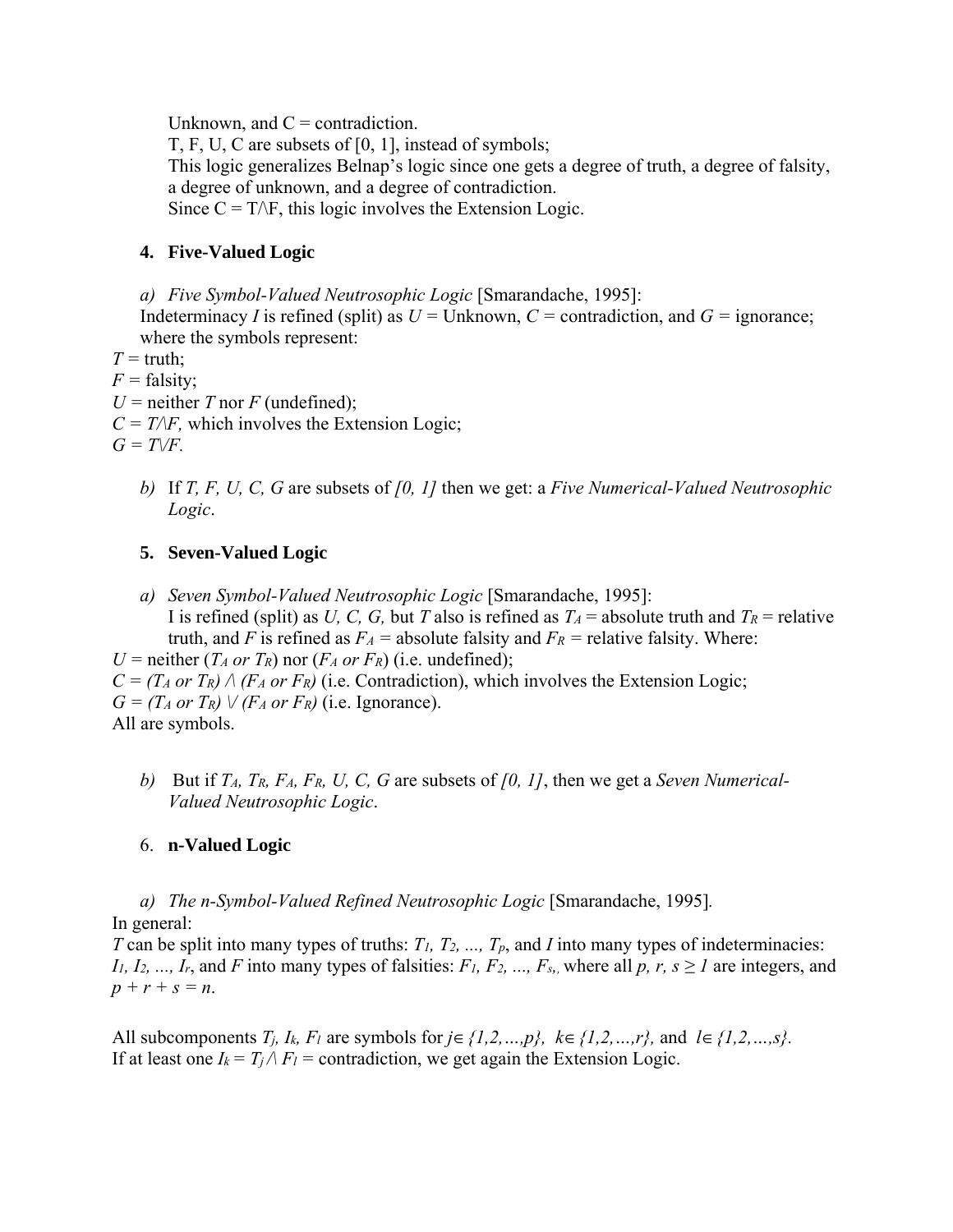#### b) *The n-Numerical-Valued Refined Neutrosophic Logic.*

In the same way, but all subcomponents  $T_i$ ,  $I_k$ ,  $F_l$  are not symbols, but subsets of  $[0,1]$ , for all

#### *j* ∈ *{1,2,…,p},* all *k* ∈ *{1,2,…,r},* and all *l* ∈ *{1,2,…,s}.*

If all sources of information that separately provide neutrosophic values for a specific subcomponent are independent sources, then in the general case we consider that each of the subcomponents  $T_i$ ,  $I_k$ ,  $F_l$  is independent with respect to the others and it is in the non-standard set *]*-0,  $1^{\text{+}}$ [. Therefore per total we have for crisp neutrosophic value subcomponents  $T_j$ ,  $I_k$ ,  $F_l$  that:

$$
-0 \le \sum_{j=1}^{p} T_j + \sum_{k=1}^{r} I_k + \sum_{l=1}^{s} F_l \le n^+ \tag{1}
$$

where of course  $n = p + r + s$  as above.

If there are some dependent sources (or respectively some dependent subcomponents), we can treat those dependent subcomponents together. For example, if *T2* and *I3* are dependent, we put them together as  $\tau_0 \leq T_2 + I_3 \leq I^+$ .

The non-standard unit interval *]- 0, 1+[* , used to make a distinction between *absolute* and *relative* truth/indeterminacy/falsehood in philosophical applications, is replace for simplicity with the standard (classical) unit interval *[0, 1]* for technical applications.

For at least one  $I_k = T_i / F_l$  = contradiction, we get again the Extension Logic.

#### **7. Neutrosophic Cube and its Extension Logic Part**

The most important distinction between IFS and NS is showed in the below **Neutrosophic Cube** A'B'C'D'E'F'G'H' introduced by J. Dezert in 2002.

Because in technical applications only the classical interval is used as range for the neutrosophic parameters , we call the cube the **technical neutrosophic cube** and its extension the **neutrosophic cube** (or **absolute neutrosophic cube**), used in the fields where we need to differentiate between *absolute* and *relative* (as in philosophy) notions.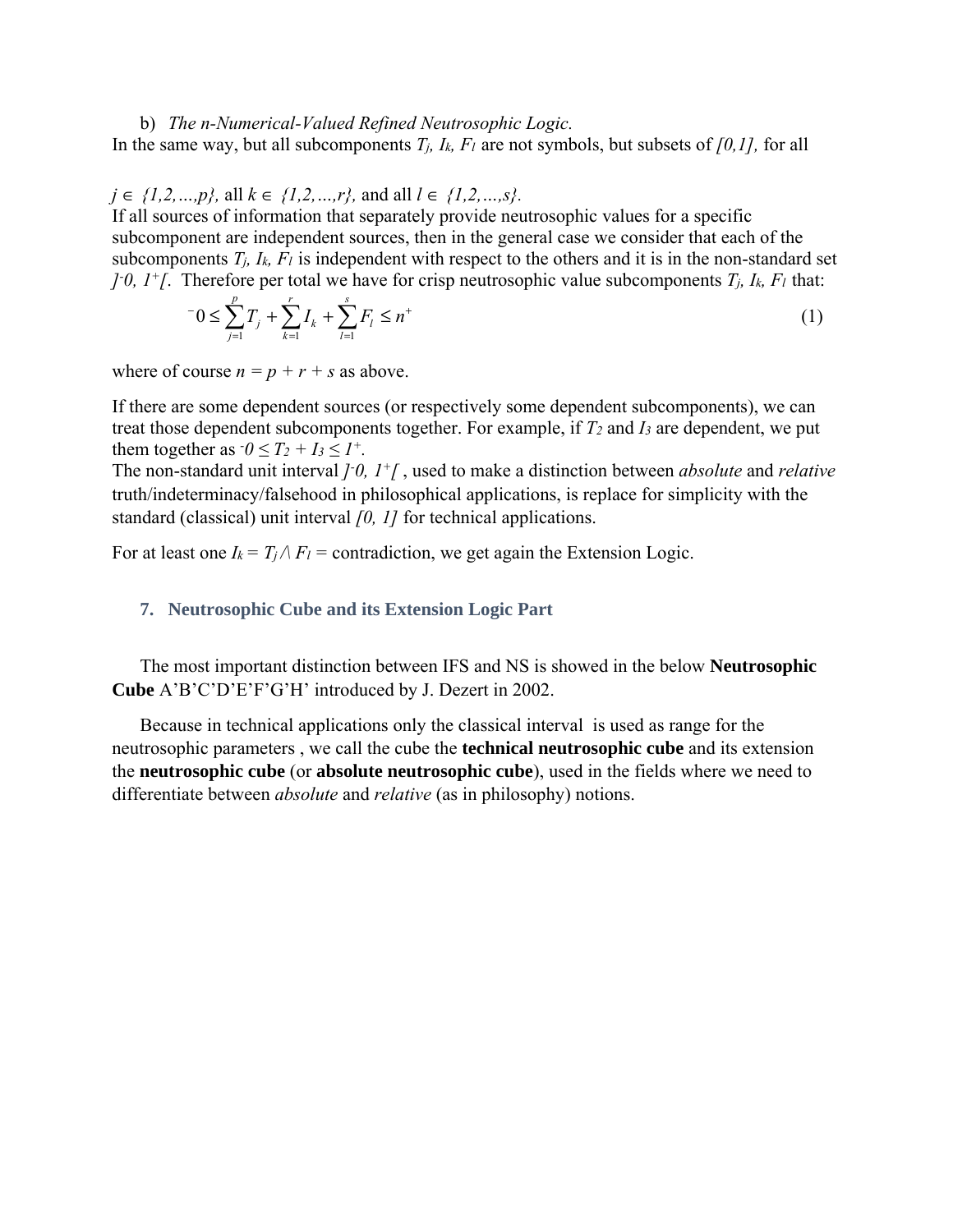

*Fig. 2. Neutrosophic Cube* 

Let's consider a 3D-Cartesian system of coordinates, where t is the truth axis with value range in ] - 0,1 + [, i is the false axis with value range in ] - 0,1 + [, and similarly f is the indeterminate axis with value range in ] - 0,1 + [.

We now divide the technical neutrosophic cube ABCDEFGH into three disjoint regions:

1) The equilateral triangle BDE, whose sides are equal to  $\sqrt{(2)}$  which represents the geometrical locus of the points whose sum of the coordinates is 1.

If a point Q is situated on the sides of the triangle BDE or inside of it, then  $tQ+iQ+fQ=1$ as in Atanassov-intuitionistic fuzzy set (A-IFS).

- 2) The pyramid EABD {situated in the right side of the triangle EBD, including its faces triangle ABD(base), triangle EBA, and triangle EDA (lateral faces), but excluding its face: triangle BDE } is the locus of the points whose sum of coordinates is less than 1 (Incomplete Logic).
- 3) In the left side of triangle BDE in the cube there is the solid EFGCDEBD ( excluding triangle BDE) which is the locus of points whose sum of their coordinates is greater than 1 as in the paraconsistent logic. This is the **Extension Logic** part.

It is possible to get the **sum of coordinates strictly less than 1** (in Incomplete information), or **strictly greater than 1 (in contradictory** Extension Logic**)**. For example:

We have a source which is capable to find only the degree of membership of an element; but it is unable to find the degree of non-membership;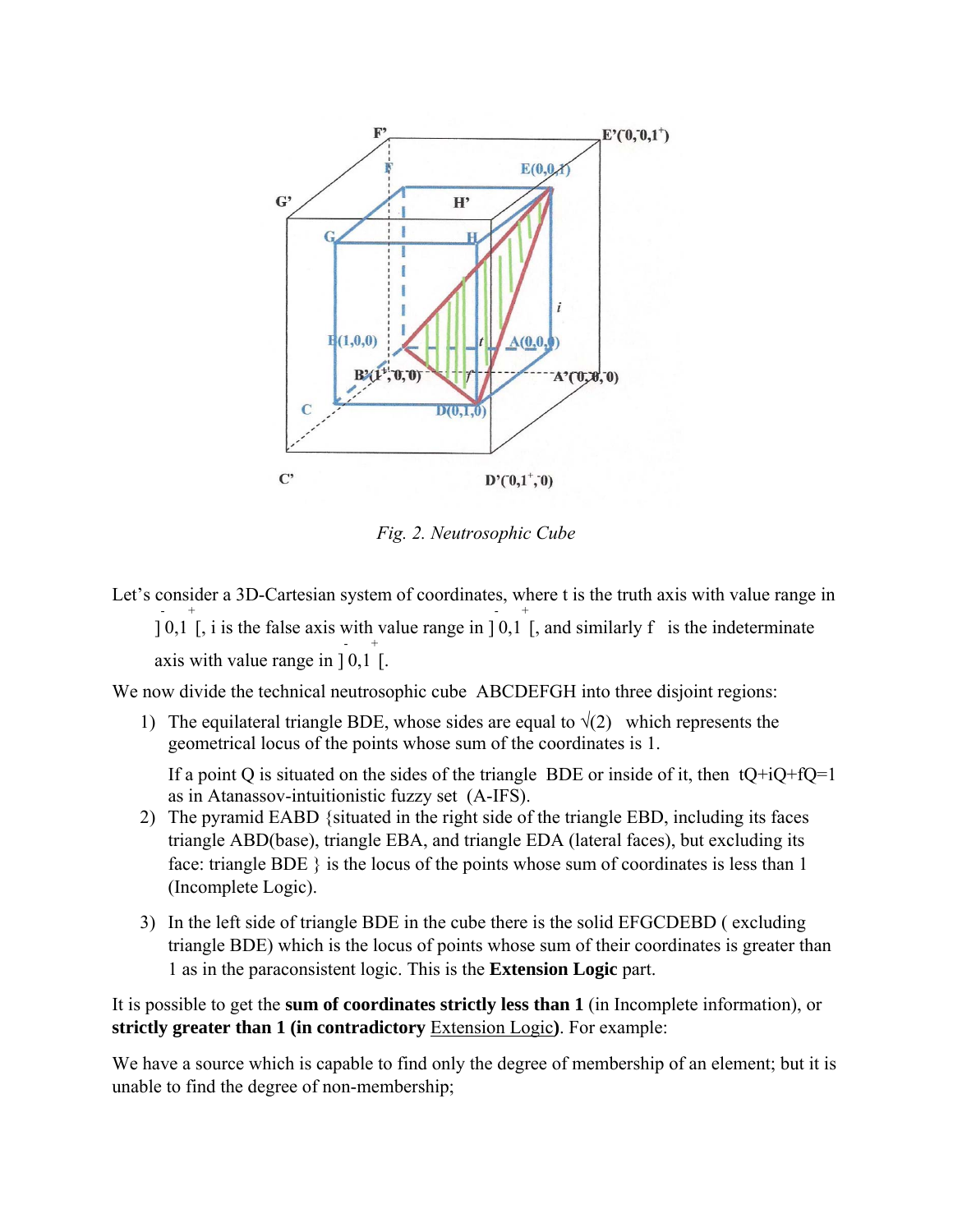Another source which is capable to find only the degree of non-membership of an element;

Or a source which only computes the indeterminacy.

Thus, when we put the results together of these sources, it is possible that their sum is not 1, but smaller (Incomplete) or greater (Extension Logic).

#### 8. **Example of Extension Logic in 3-Valued Neutrosophic Logic**

About a proposition P, the first source of information provides the truth-value  $T=0.8$ .

Second source of information provides the false-value  $F=0.7$ .

Third source of information provides the indeterminacy-value I=0.2.

Hence  $NL3(P) = (0.8, 0.2, 0.7)$ .

Got Extension Logic, since Contradiction:  $T + F = 0.8 + 0.7 > 1$ .

Can remove Contradiction by normalization:

 $NL(P) = (0.47, 0.12, 0.41)$ ; now T+F  $\leq 1$ .

## **9. Example of Extension Logic in 4-Valued Neutrosophic Logic**

About a proposition Q, the first source of information provides the truth-value  $T=0.4$ , second source provides the false-value  $F=0.3$ , third source provides the undefined-value  $U=0.1$ , fourth source provides the contradiction-value C=0.2.

Hence  $NL4(O) = (0.4, 0.1, 0.2, 0.3)$ .

Got Extension Logic, since Contradiction  $C = 0.2 > 0$ .

Since  $C = T/F$ , we can remove it by transferring its value 0.2 to T and F (since T and F were involved in the conflict) proportionally w.r.t. their values 0. 4,0.3:

 $xT/0.4 = yF/0.3 = 0.2/(0.4+0.3)$ , whence  $xT=0.11$ ,  $yF=0.09$ .

Thus  $T=0.4+0.11=0.51$ ,  $F=0.3+0.09=0.39$ ,  $U=0.1$ ,  $C=0$ .

#### **Conclusion**

Many types of logics have been presented above related with Extension Logic. Examples of Neutrosophic Cube and its Extension Logic part, and Extension Logic in 3-Valued and 4-Valued Neutrosophic Logics are given.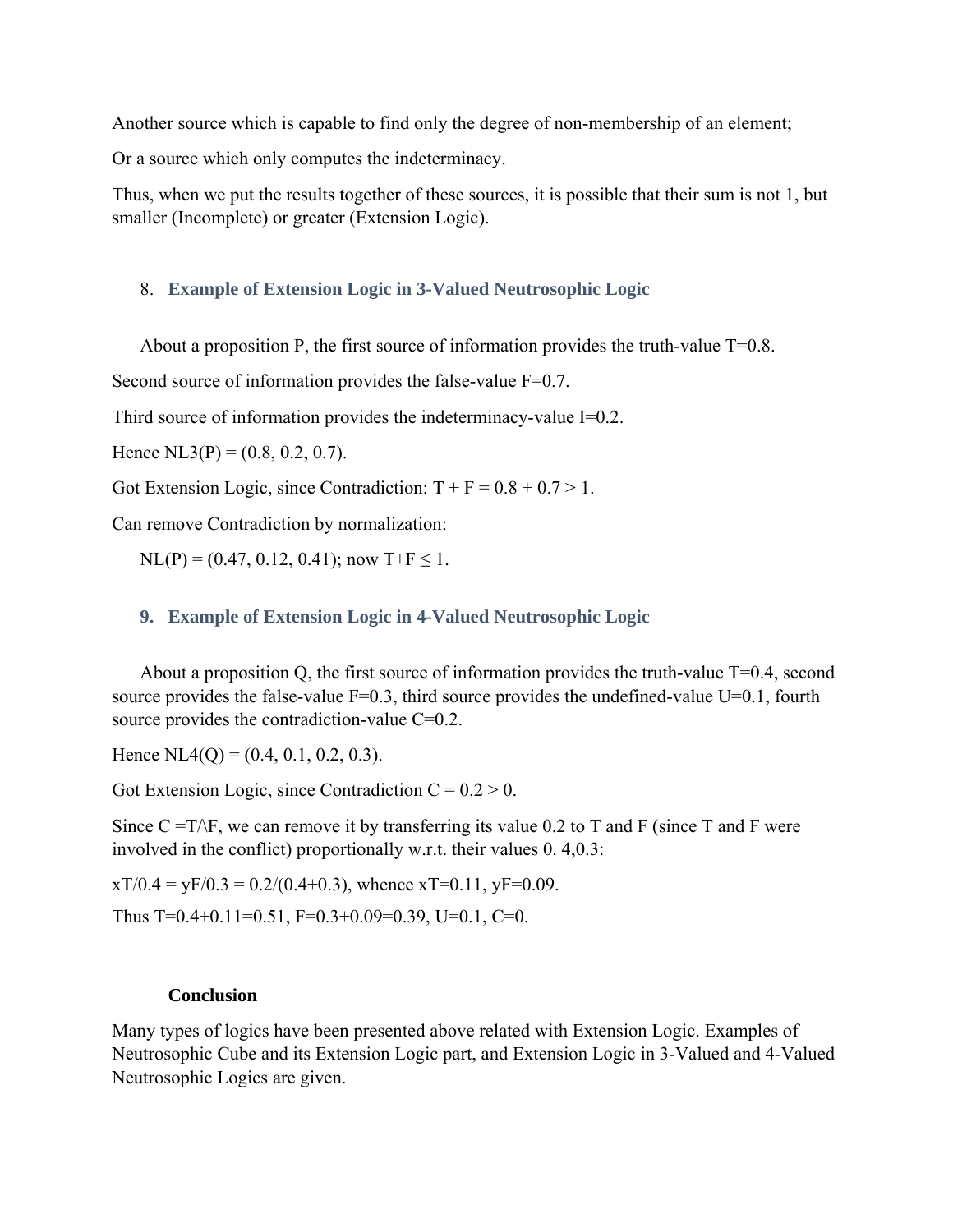Similar generalizations are done for **n-Valued Refined Neutrosophic Set**, and respectively **n-Valued Refined Neutrosopjhic Probability** in connections with Extension Logic.

#### **References**

Cai Wen. *Extension Set and Non-Compatible Problems* [J]. Journal of Scientific Exploration, 1983, (1): 83-97.

Yang Chunyan, Cai Wen. *Extension Engineering* [M]. Beijing: Science Press, 2007.

Didier Dubois, Uncertainty Theories, Degrees of Truth and Epistemic States, http://www.icaart.org/Documents/Previous Invited Speakers/2011/ICAART2011 Dubois.pdf

Florentin Smarandache, editor, Proceedings of the Introduction to Neutrosophic Physics: Unmatter & Unparticle - International Conference, Zip Publ., Columbus, 2011.

Dmitri Rabounski, Florentin Smarandache, Larissa Borisova, Neutrosophic Methods in General Relativity. Neutrosophic Book Series, 10. *Hexis, Phoenix, AZ,* 2005. 78 pp.

Dmiriǐ Rabunskiĭ, Florenitn Smarandake, Larissa Borisova, \cyr Neĭtrosofskie metody v obshcheĭ teorii otnositelʹnosti. (Russian) [Neutrosophic Methods in the General Theory of Relativity] Translated from the 2005 English edition [Hexis, Phoenix, AZ]. *Hexis, Phoenix, AZ,* 2005. 105 pp.

F. Smarandache, Neutrosophic Logic and Set, mss., http://fs.gallup.unm.edu/neutrosophy.htm, 1995.

Florentin Smarandache, *A Unifying Field in Logics: Neutrosophic Field,* Multiple-Valued Logic / An International Journal, Vol. 8, No. 3, 385-438, June 2002.

Umberto Rivieccio, *Neutrosophic logics: Prospects and problems*, Fuzzy Sets and Systems, Vol. 159, Issue 14, pp. 1860 – 1868, 2008.

Florentin Smarandache, *An Introduction to the Neutrosophic Probability Applied in Quantum Statistics*, <Bulletin of Pure and Applied Sciences>, Physics, 13-25, Vol. 22D, No. 1, 2003.

F. Smarandache, Neutrosophic Set — A Generalization of the Intuitionistic Fuzzy Set. *Int. J. Pure Appl. Math.* 24 (2005), No. 3, 287-297.

Florentin Smarandache, *A Unifying Field in Logics: Neutrosophic Logic*, <Multiple Valued Logic / An International Journal>, USA, ISSN 1023-6627, Vol. 8, No. 3, pp. 385-438, 2002. The whole issue of this journal is dedicated to Neutrosophy and Neutrosophic Logic.

J. Dezert, Open questions on neutrosophic inference. Neutrosophy and neutrosophic logic. *Mult.- Valued Log.* 8 (2002), no. 3, 439--472.

Webster's Online Dictionary, *Paraconsistent probability* {neutrosophic probability},